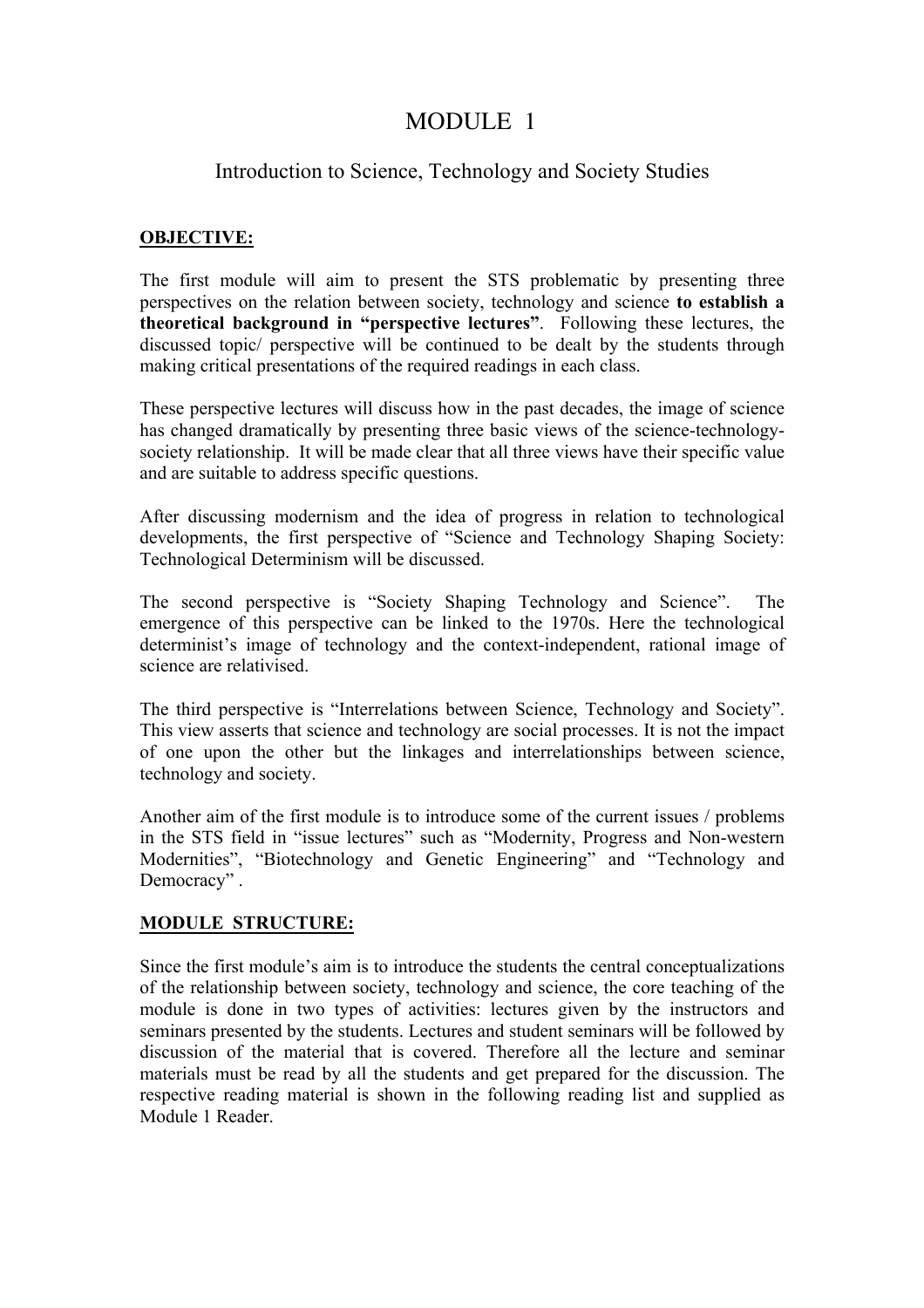### **SKILLS TRAINING: Basic Research Approaches and Library Research**

The main objectives skills training are to explain the importance and role of scientific research in social studies, to identify the basic type of research approaches and to explain the role and functions of secondary research in general, literature survey in particular. Thus, the general aim is to help the students to recognise the role and functions of scientific research in studies related to society and technology ,to develop basic skills to understand the use and functions of secondary research.

The topics that will be discussed in Module 1 are:

- Definition of research and the role of research in social sciences
- Main distinguishing characteristics of scientific research
- Basic research approaches ( exploratory research, descriptive research, causal research)
- The role and functions of secondary data analysis, the ways of searching through published materials in the library.

#### **ASSESSMENT:**

A written exam will be given at the end of the module that will cover all the material discussed in the perspective lectures and seminars. 25 % of the exam score will be graded for the assessment of the module.

The student has to write a **"response paper"** of approximately 5 pages (single space, font 12) on a book which is considered to round up the discussions in the first Module:

#### \* **Stephen H. Cutcliffe & Carl Mitcham (Eds),** *Visions of STS: Counterpoints in Science, Technology and Society Studies***, State University of New York, Albany, 2001,**

The aim of a response paper is;

- to explain the general purpose of the book / article and its content,
- to explore all the arguments of the book / article,
- to explain the methodology used to support these arguments with a critical

view

These questions should try to be answered in a response paper:

1) what does this book/author argue?

- 2) how does he/she make his arguments? what are his/her evidence/support?
- 3) why is this book / are these arguments important?
- 4) what are the strengths?
- 5) what are the weaknesses?

**Grading of Module 1:** The response paper will constitute 40 % of the grade for the first module and it will be evaluated on the students' ability to structure and present his/her thoughts clearly.

25 % of the grade will depend on the class performance that includes seminar presentations as well as student's participation to discussions.

Grading: Response paper : 40 %

 Final Exam : 25 % Class Performance : 35 % (Presentations - 25 %, participation - 10 %)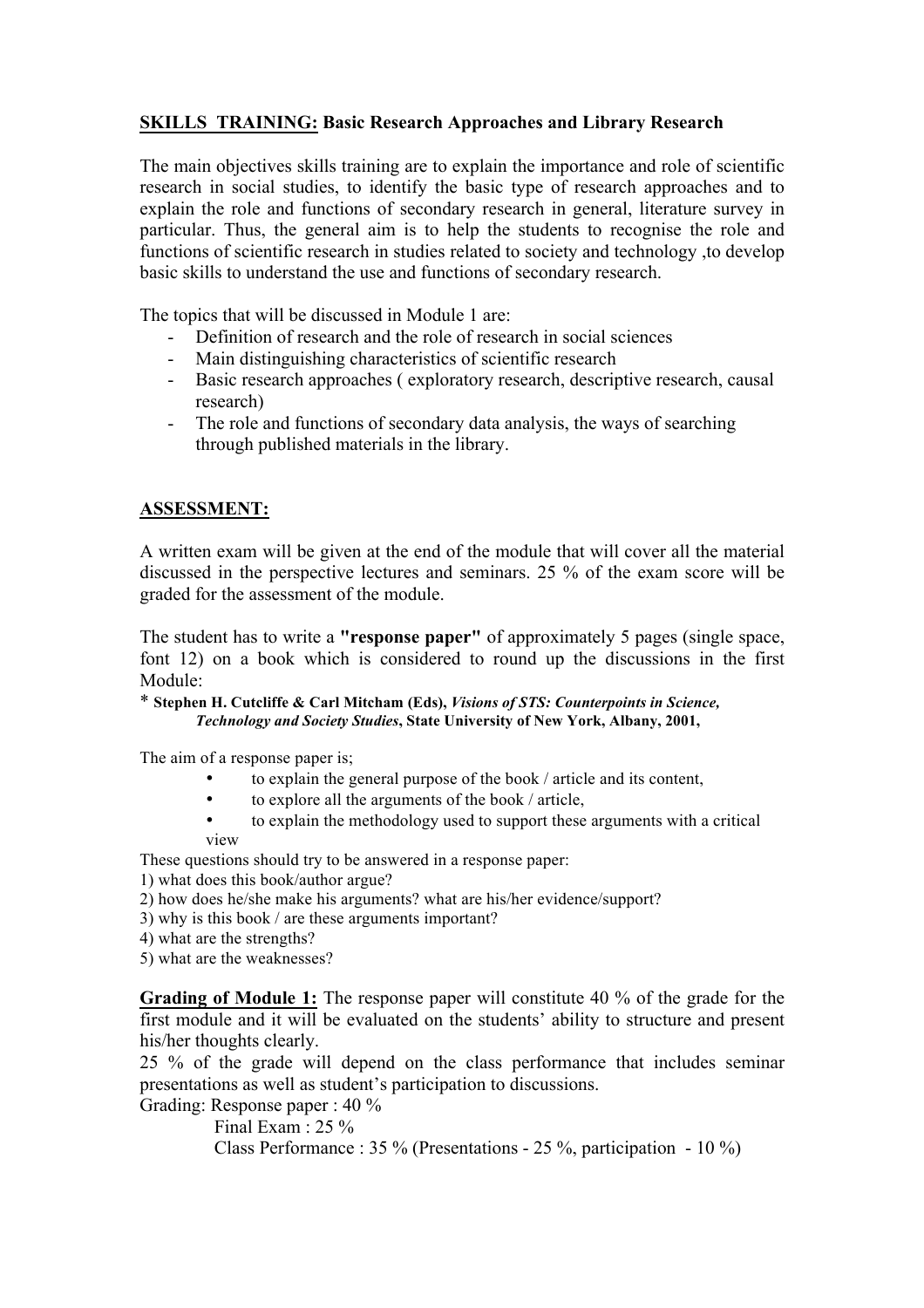### *Lecture 1* **(Perspective Lecture)**

#### **MODERNISM AND THE IDEA OF PROGRESS –**

" A sense of technology's power as a crucial agent of change has a prominent place in the culture of modernity. It belongs to the body of widely shared tacit knowledge that is more likely to be acquired by direct experience than by the transmittal of explicit ideas. Anyone who has witnessed the advent of the computer, for example, knows a great deal about how new technology can alter the very texture of daily life, and has gained this understanding as more than a bystander. Even those who do not use computers have had to accommodate their ways to some of its requirements in supermarkets, post offices, banks, libraries, schools, airlines etc. But of course the computer is only one of the radically new science-based technologies- along with television, jet aircraft, nuclear weaponry, antibiotics, the contraceptive pill, organ transplants and biogenetic engineering- whose transformative power has been experienced by millions alive today." (Source: Smith & Marx, 1994, ix-x)

This citation reflects the image of "Science and Technology Shaping Society". This image is related to the Post War period and the experiences with the Manhattan Project which supported the belief in science and technology, and promoted the "Basic Sciences" as a driving force in economy and society. In the United States, this approach is expressed in, among other things, Vanevar Bush's "Science, the Endless Frontier", the creation of the American National Science Foundation (NSF), the early work of OECD and the efforts to standardise statistics on R&D.

#### *Lecture Readings:*

- (1) Volti, Rudi (1992). *Society and Technological Change*, New York: St. Martin's Press, Chapter 1, (p. 1-15).
- (2) Marx, Leo (1997). "Does Improved Technology Means Progress?, in: Teich, A. (Ed.), *Technology and the Future*, New York: St.Martin's Press, p.3-14.

- (1) McGinn, Robert (1991). *Science, Technology and Society*, Englewood Cliffs, NJ: Prentice Hall, p. 168-178.
- (2) Volti, Rudi (1992). *Society and Technological Change*, New York: St. Martin's Press, Chapter 2, (p. 16-31).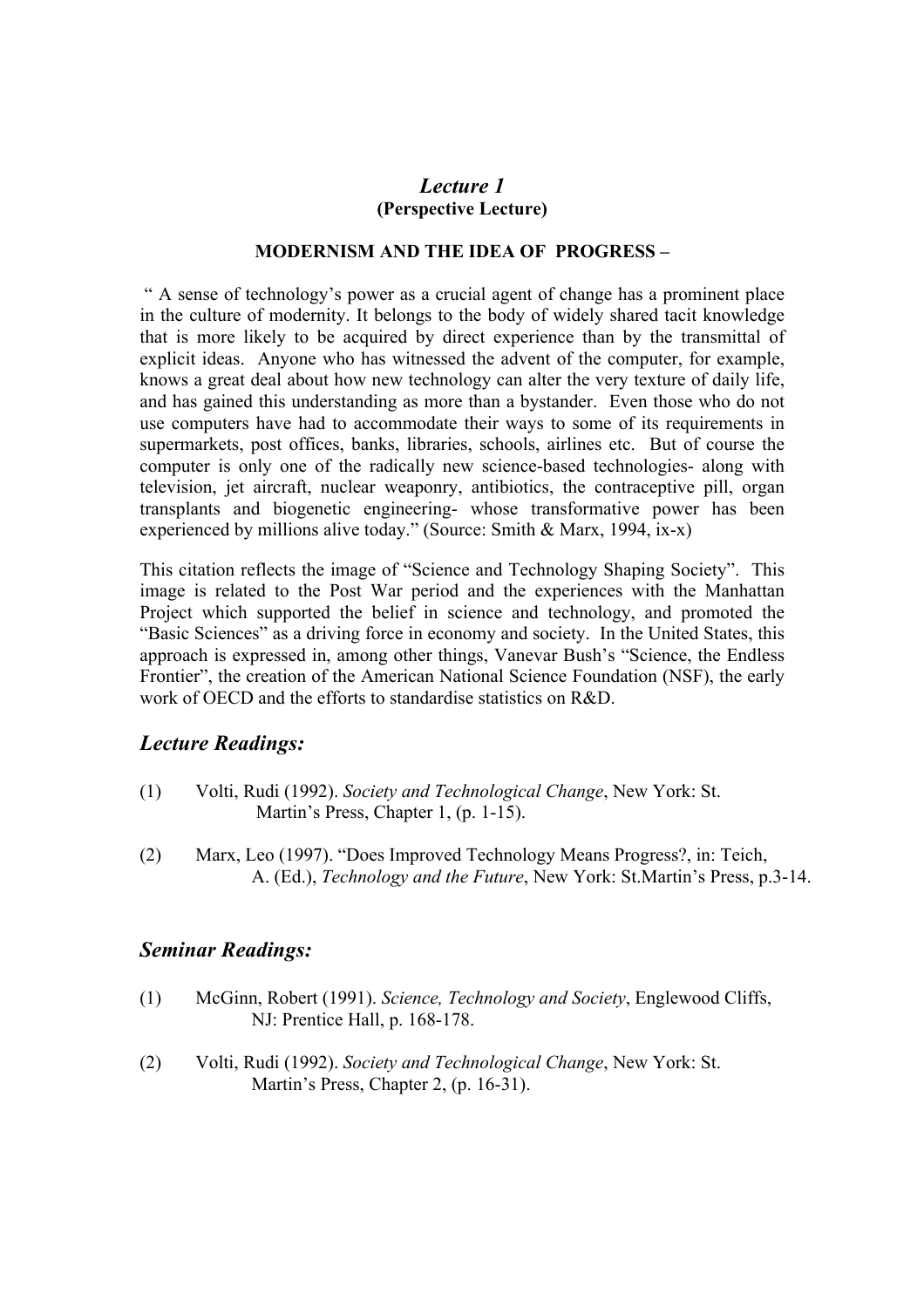### *Lecture 2* **(Perspective Lecture)**

#### **SCIENCE AND TECHNOLOGY SHAPING SOCIETY: TECHNOLOGICAL DETERMINISM**

Many people consider technological development a process animated by an inherent force. According to this perspective technological change has its own logic and direction. It seems to feed on itself, growing ever larger and gathering increasing momentum. Moreover, that growth and impetus seem unstoppable and irreversible.

### *Lecture Readings:*

- (1) Bimber Bruce (1994). "Three Faces of Technological Determinism" in: Smith, M.R. & Marx, L. (Eds), *Does Technology Drive History? The Dilemma of Technological Determinism*, Cambridge MA: MIT Press, p. 79-100.
- *(2)* Mackenzie, Donald & Wajkman, Judie (Eds.) (1985). *The Social Shaping of Technology,* Open University Press, p. 3-27.

- (1) Volti, Rudi (1992). *Society and Technological Change*, New York: St. Martin's Press, Chapter 3, (p. 35-54).
- (2) Smith, Merrit Roe (1994). "Technological Determinism in American Culture", in: Smith, M.R. & Marx, L. (Eds), Does Technology Drive History? The *Dilemma of Technological Determinism*, Cambridge MA: MIT Press, p.1-35. **(Team of two)**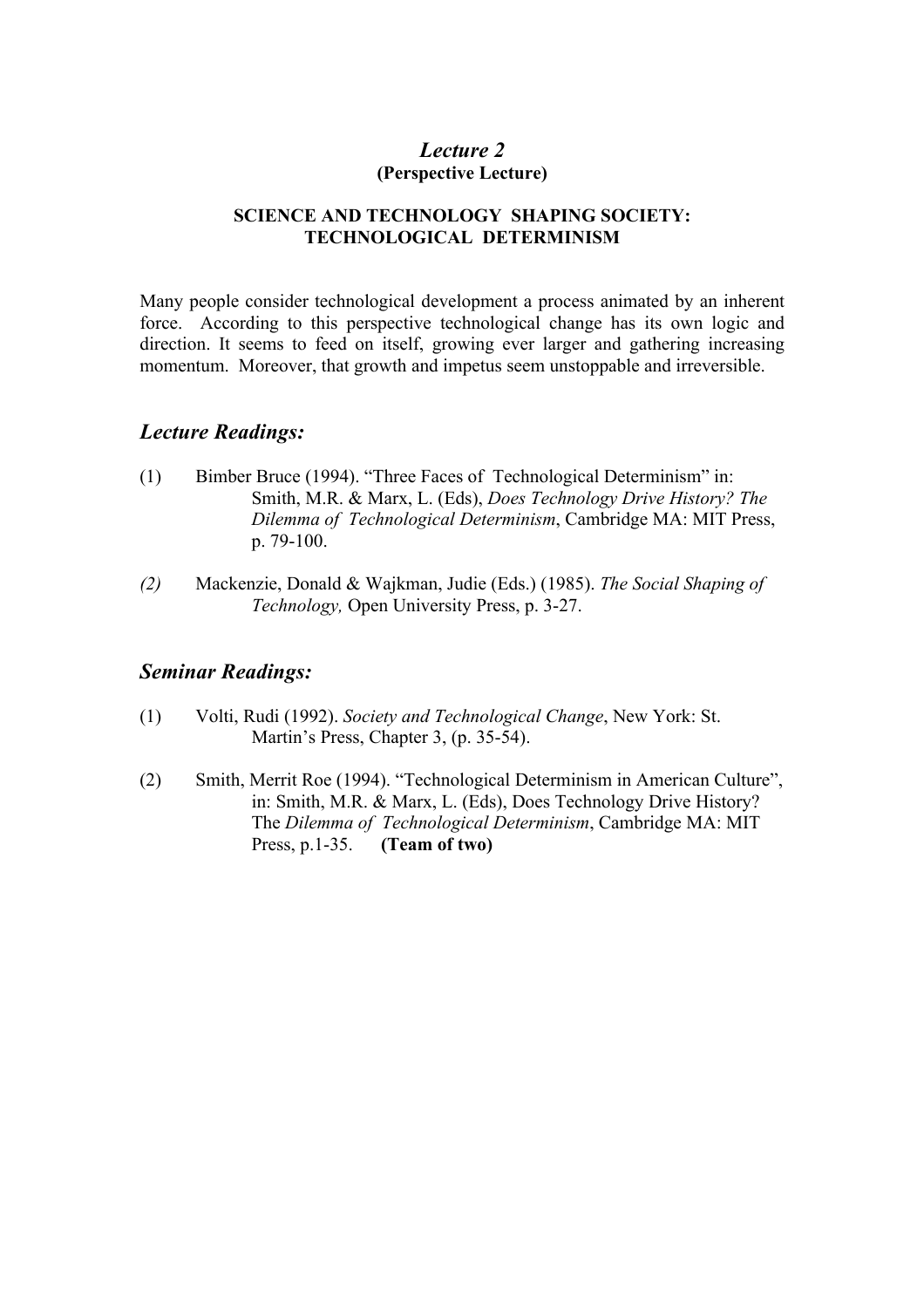## *Lecture 3* **(Perspective Lecture)**

#### **SOCIETY SHAPING SCIENCE & TECHNOLOGY**

This approach of "Society Shaping Science and Technology" presents a different explanation of technological development. The technological determinist image of technology and science was replaced by another form of determinism: "social determinism", in which technological innovation is seen as socially determined, shaped by political, economical and cultural values.

Emerging as a critique of the technological determinist approach, such views have often gone too far: science and technology appeared as mere social products, simply neutral tools subject to manipulation and control by social actors.

### *Lecture Readings:*

- (1) Bijker, Wiebe E. (1995). "Sociohistorical Technology Studies", in: Jasanoff, Sheila et. al., *Handbook of Science and Technology Studies*, London: Sage Publications, p. 229-256.
- (2) Kline, R. and Pinch, Trevor (1995). "The Social Construction of Technology", in: Mackenzie, D.& Wajcman J. (Eds.), *The Social Shaping of Technology,* Open University Press, Chapter 7: p.113-115.

- (1) Winner, Langdon (1985)."Do Artifacts Have Politics?", in: ", in: Mackenzie, D.& Wajcman J. (Eds.), *The Social Shaping of Technology,*Open University Press, Chapter: 1: p.28-40.
- (2) Hughes, P. Thomas (1985). "Edison and Electric Light", in: Mackenzie, D.& Wajcman J. (Eds.), *The Social Shaping of Technology,*Open University Press, Chapter 3: p.50-63.
- (3) Kranakis, Eda (1985). "Constructing a Bridge", in: Mackenzie, D.& Wajcman J. (Eds.), *The Social Shaping of Technology,*Open University Press, Chapter 5: p.87-105.
- (4) Cockburn, Cynthia (1985). "The Material of Male Power", in: Mackenzie, D.& Wajcman J. (Eds.), *The Social Shaping of Technology,*Open University Press, Chapter 15: p.177-198.
- (5) Pinch, Trevor & Bijker, Wiebe (1987). "The Social Construction of Facts and Artefacts: Or How the Sociology of Science and Technology Might Benefit Each Other", in: Bijker, W.E., Hughes T.P.& Pinch, T*., The Social Construction of Technological Systems. New Directions in the Sociology and History of Technology,* Cambridge MA.: MIT Presss, p.17-50. **(Team of two)**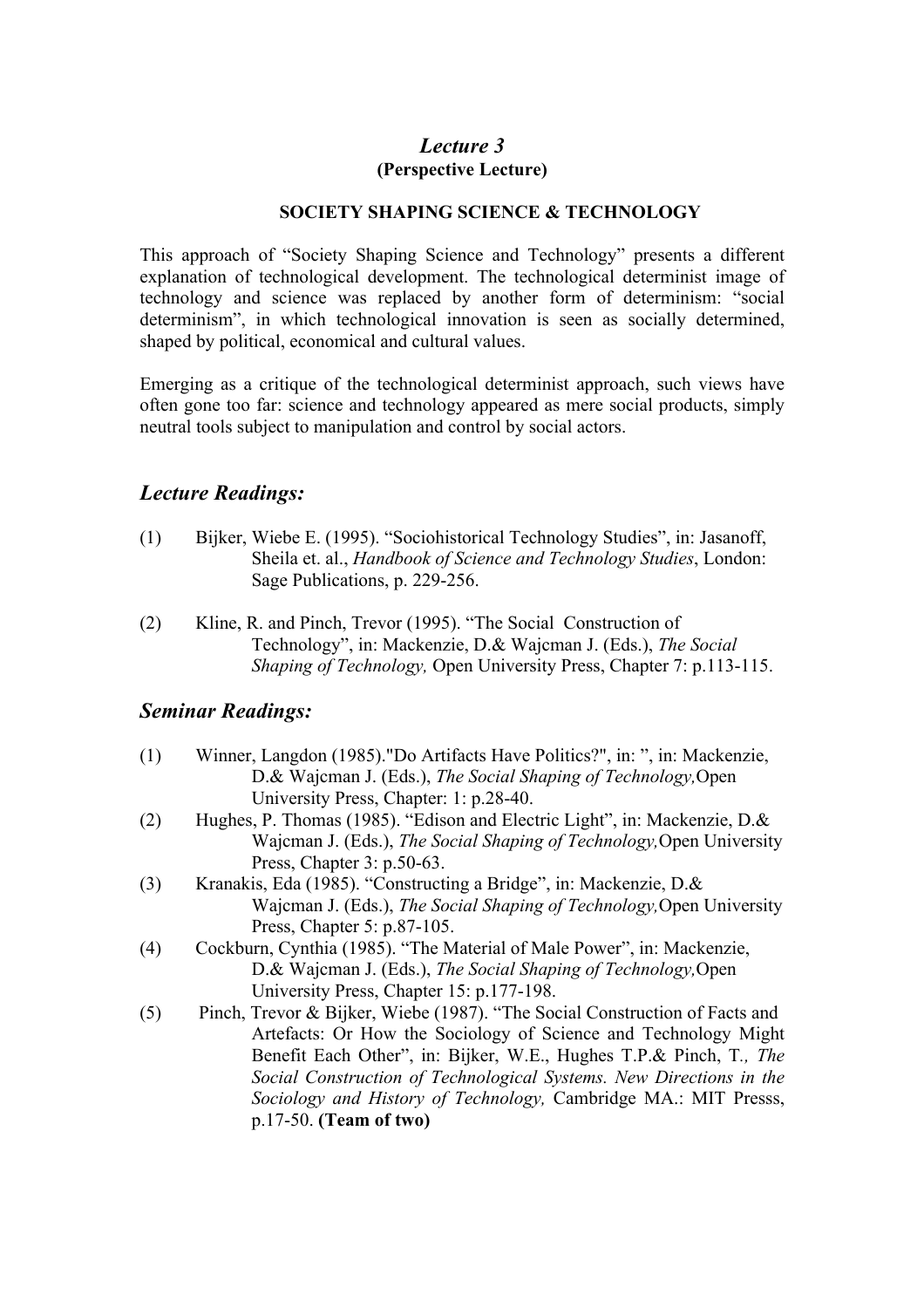## *Lecture 4* **(Perspective Lecture)**

#### **INTERRELATION BETWEEN SOCIETY, SCIENCE & TECHNOLOGY**

Both approaches of "technological determinism" and "social determinism" that we discussed, are reductionist in their own way. Nowadays, research in the field of science and technology studies has moved towards a different interpretation of the science-technology-society relationship. This third perspective "Interrelations between Science, Technology and Society" can be considered the result of the search for a new, more adequate image of the science-technology-society relationship. It asserts that science and technology are socio-technical processes. It is not the impact of science and technology on science, nor the impact of society on science and technology that is underlined, but the rich linkages and interrelations between them.

Over the last decade more and more research science and technology is directed towards opening the black box of technology. In this approach science, technology &society are considered a together evolving systems, mutually shaping and shaped.

There are different ways to study the seamless web of science, technology  $\&$  society: The Social Construction of Technological Systems (SCOT), the Actor- Network Approach and Large Technological Systems Approach. Latour's Actor-Network Approach where he suggests that 'facts' and 'artifacts' are the outcome of social processes will be taken up in Module 3.

Thomas Hughes' work is a classical example of a sociological examination of innovation. In his studies of the invention of the bulb he shows that there is nothing inevitable or predetermined about the way technological systems are established. No matter their scale, technological systems are never autonomous from the social shaping that gives them their stability. Nor are they free from the influence of innumerable inventions and technological development. As such technology shapes technology as well but not solely.

### *Lecture Reading:*

(1) Bijker, Wiebe (1995). *Of Bicycles, Bakelites and Bulbs. Towads a Theory of Sociotechnical Change,* Cambridge MA: MIT Press, p.1-17 (Introduction).

- (1) Bijker, Wiebe E. & Law, John (1992). "General Introduction", in: *Shaping Technology / Building Society, Studies in Sociotechnical Change*, Cambridge MA.: MIT Press, p.1-19.
- (2) Wyatt, Sally (1998). "Studying the Society-Technology relationship", *Technology's Arrow,* Chapter 3: p.53-69.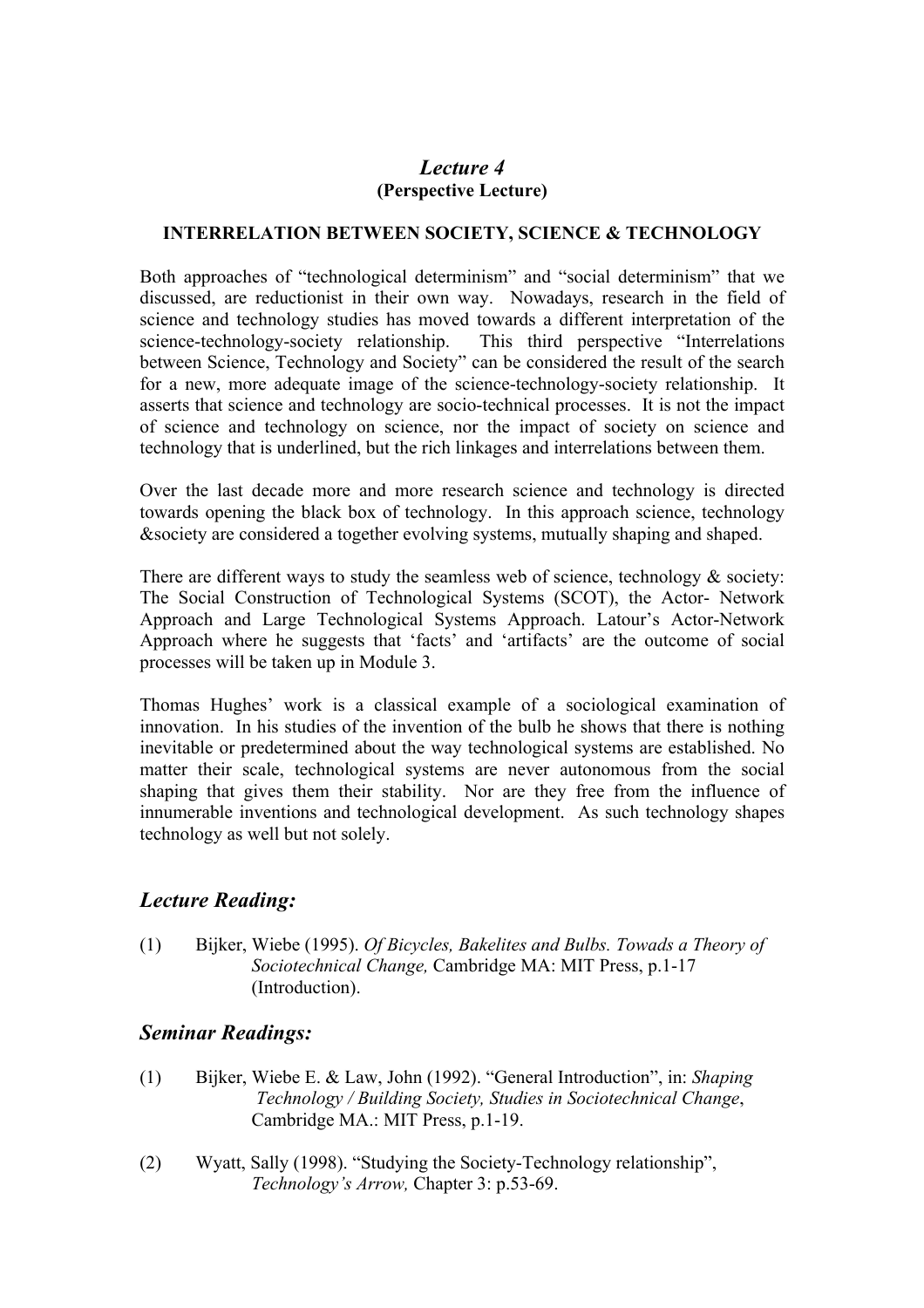- (3) Summerton, Jane (1994). "Introductory Essay: The Systems Approach to Technical Change", in: Summerton, J. (Ed.), *Changing Large Technical Systems*, Oxford:Westview Press, p.1-21.
- (4) Hughes, Thomas (1987). The Evolution of Large Technological Systems, in: Bijker, W.E., Hughes T.P.& Pinch, T*., The Social Construction of Technological Systems. New Directions in the Sociology and History of Technology,* Cambridge MA.: MIT Presss, p.51-82.
- (5) Callon, Michel (1987). "Society in the Making: The Study of Technology as a Tool for Sociological Analysis", in: Bijker, W.E., Hughes T.P.& Pinch, T., *The Social Construction of Technological Systems. New Directions in the Sociology and History of Technology,* Cambridge MA.: MIT Presss, p.83-103.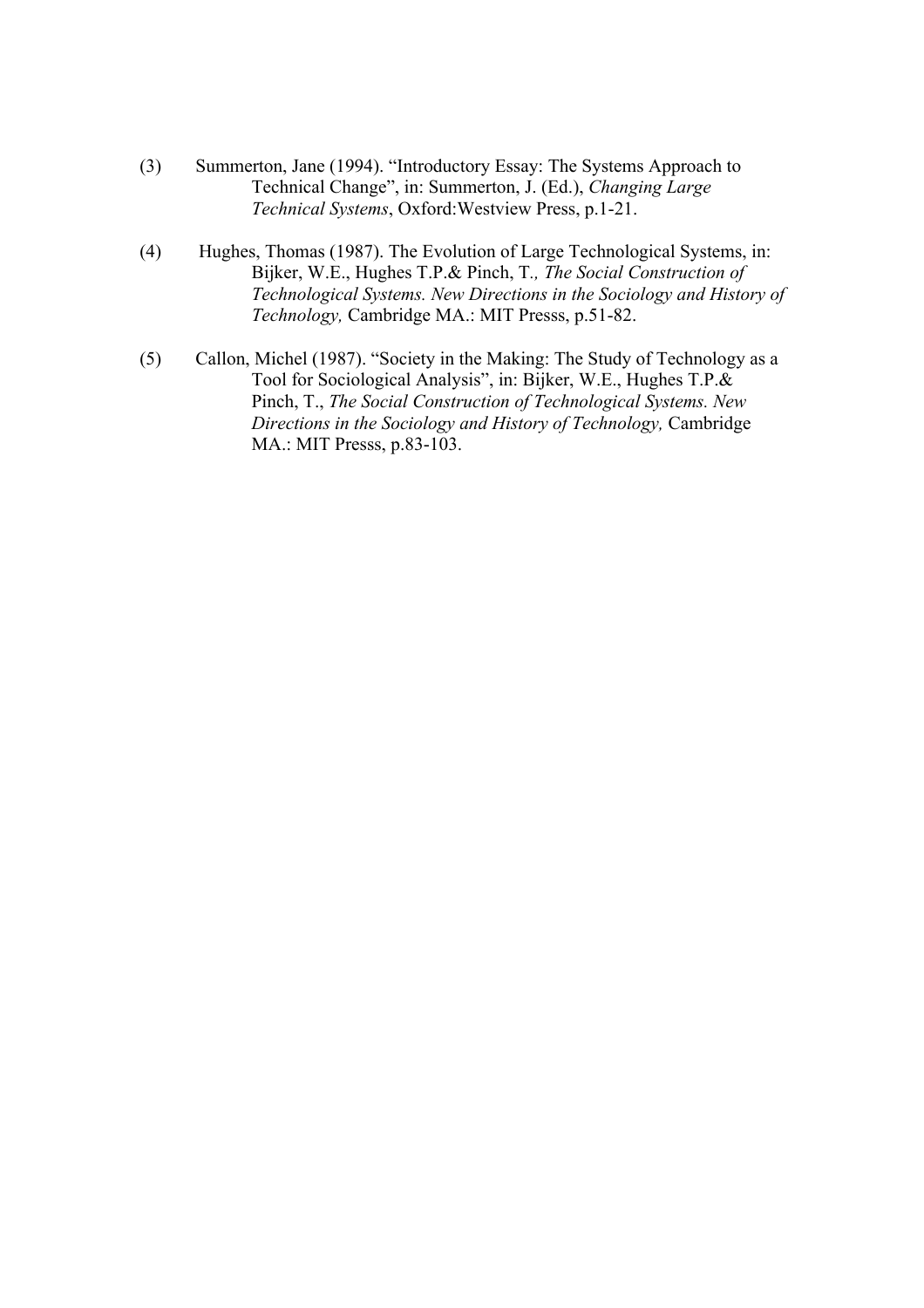### *Issue Lecture 1*

#### **MODERNITY, PROGRESS, NON-WESTERN MODERNITIES**

In this lecture, first the concepts and processes of modernity in intellectual, political, and economic terms will be examined. The concept of "progress" in the context of modernism will then be scrutinised with a special emphasis on Thomas Kuhn´s "The Structure of Scientific Revolutions". Finally, it will be aimed at rethink modernity in relation to non-western experiences within the framework of "globalisation".

### *Readings:*

## *Issue Lecture 2*

### **BIOTECHNOLOGY/GENETIC ENGINEERING: Where do new genetics lead us: An ethical discussion**

-Fundamental subjects in contemporary genetic research and biotechnology

-Natural and artificial in biotechnology

-The complementarity principle of nature

-Ideals in human societies vs. the ideal of nature

-Genetic counselling: Directive vs. non-directive counselling

- Ethics in reproductive genetics: A feminist approach

-Human genome project: The work, the outcome and the future

-Intellectual property rights in genetics: Can nature be patented?

### *Readings:*

- Alcamo, E (1996) *DNA Technology: The awesome skill,* Dubuque, IA:Wm.c.Brown Publishers.
- Buchanan A et.al (2000) From Chance to Choice: Genetics and Justice, Cambridge University Press
- Mahowald MB, Verp MS, Anderson RR (1998). "Genetic Counselling: Clinical and Ethical Challenges", *Annual Review of Genetics*, 32, p. 547-59.
- Mahowal MB (2001) Genes, Women and Equality, Oxford University Press.
- Rifkin, Jeremy (1998). *The Biotech Century: harnessing the gene and remaking the world,* New York: Jeremy P. Tarcher/Putnam.